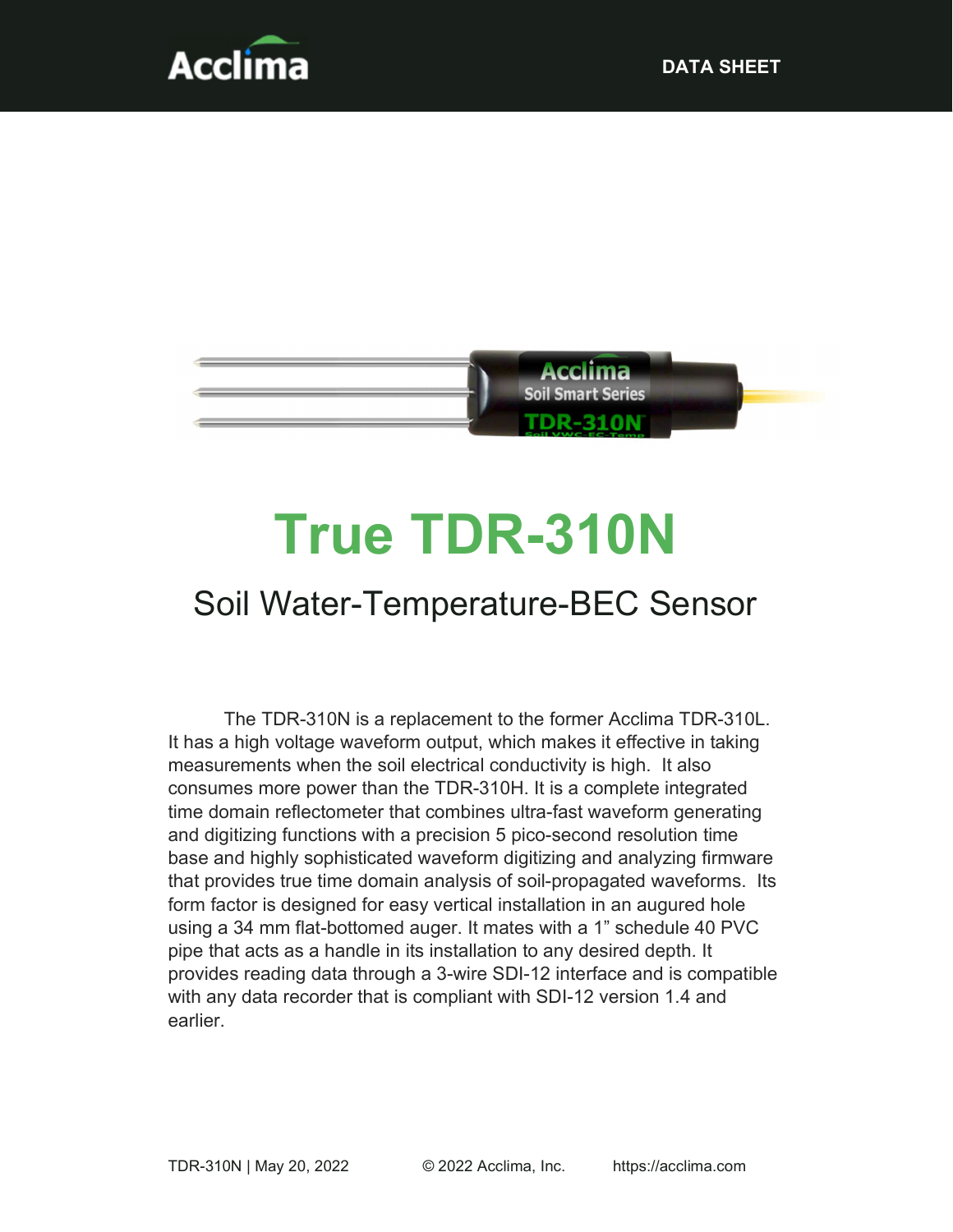

# Features

SDI-12 Interface 3-element 10 cm stainless steel waveguide 5 m 3-conductor waterproof cable (standard) Waterproof Epoxy-filled Housing 20% to 80% Incident Wave Rise Time: 300 ps Waveform Digitizing Resolution: 5 ps Incident Wave Amplitude: 2.3 V

### Measurement Functions

| <b>Volumetric Water Content:</b>                 | 0% to 100%               |  |  |
|--------------------------------------------------|--------------------------|--|--|
| Medium Permittivity:                             | 1 to 100                 |  |  |
| <b>Medium Bulk Electrical Conductivity:</b>      | 0 to $6000 \mu S/cm$     |  |  |
| Medium Temperature:                              | $-40$ to $+55$ degrees C |  |  |
| Pore Water EC (Hilhorst Model): 0 to 55000 µS/cm |                          |  |  |

#### Measurement Performance

| <b>Parameter</b>                      | Min  | <b>Max</b> | <b>Units</b>     |
|---------------------------------------|------|------------|------------------|
| <b>RELATIVE PERMITTIVITY</b>          |      |            |                  |
| Range                                 | ◢    | 100        |                  |
| Resolution                            |      | 0.1        |                  |
| Repeatability (RMS deviation)         | 0.07 |            |                  |
| Accuracy                              | $-2$ | $+2$       |                  |
| <b>Stability with Bulk Electrical</b> | -1   | $+1$       |                  |
| Conductivity (0-3000 uS/cm)           |      |            |                  |
| <b>VOLUMETRIC WATER CONTENT (VWC)</b> |      |            |                  |
| Range <sup>1</sup>                    |      | 100        | $\%$             |
| <b>Resolution</b>                     | 0.1  |            | $\%$             |
| Repeatability (RMS deviation)         | 0.07 |            | $\%$             |
| Accuracy                              | $-2$ | $+2$       | %FS <sup>2</sup> |
| <b>Stability with Bulk Electrical</b> | -1   | $+1$       | %FS              |
| Conductivity (0-3000 uS/cm)           |      |            |                  |

<sup>1</sup> VWC is calculated based on relative permittivity using the formula derived by Topp with minor modifications to allow readings in slurries and pure water. The relative permittivity of water varies with temperature, so to see a reading of 100%, the sensor must be fully immersed in water at 20C with at least 2 cm of water around the rods on all sides and beyond the tips of the rods. VWC readings higher than 100% are possible when the permittivity is higher than 80.

<sup>2</sup> Percent Full scale, or +/- 2 percentage points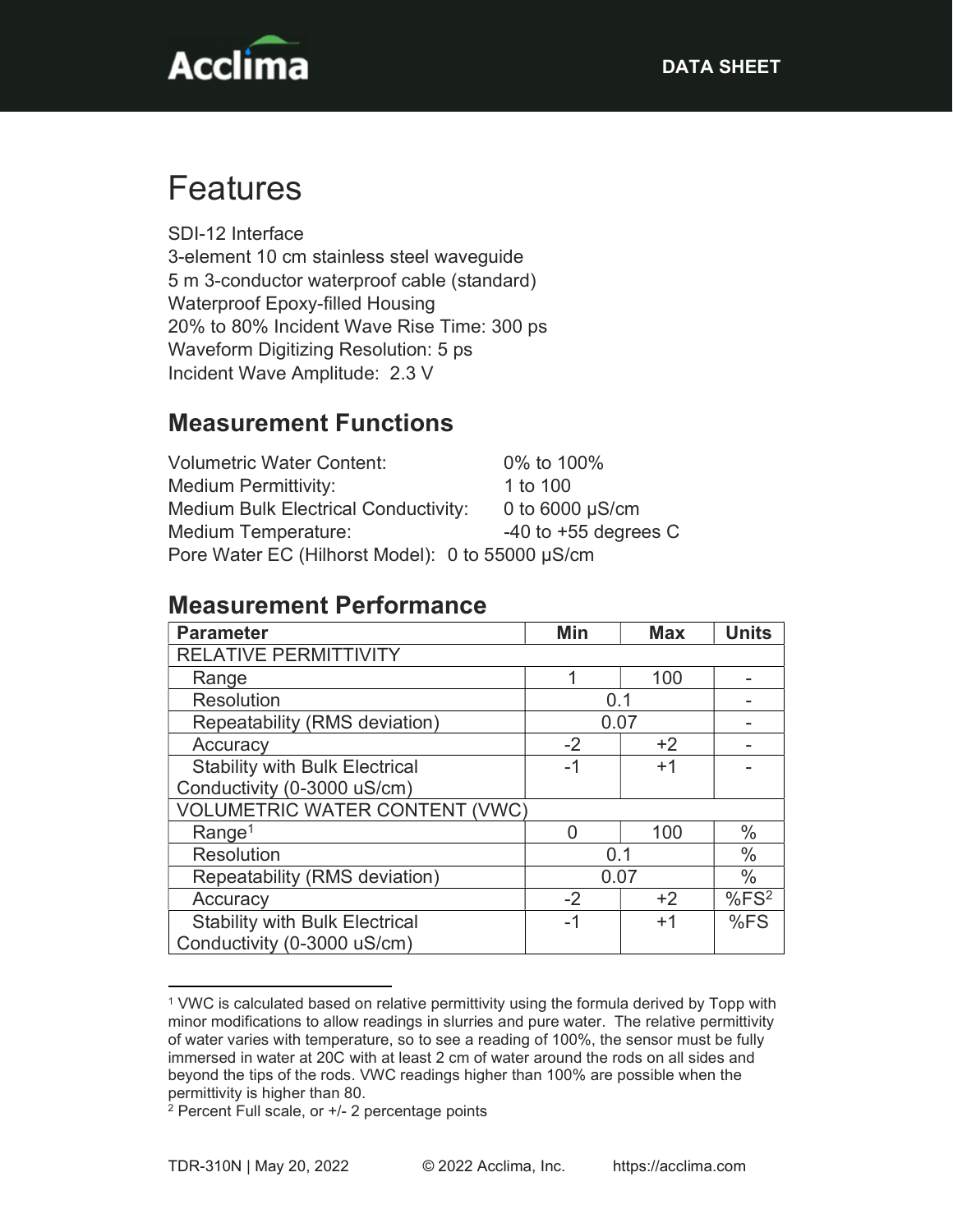

| TEMPERATURE <sup>3</sup>                  |         |         |               |
|-------------------------------------------|---------|---------|---------------|
| Range                                     | $-40$   | $+60$   | $^{\circ}$ C  |
| <b>Resolution</b>                         | 0.1     |         | $^{\circ}C$   |
| Repeatability (RMS deviation)             | 0.01    |         | $^{\circ}C$   |
| Accuracy (+5 to +35 $^{\circ}$ C)         | $-0.25$ | $+0.25$ | $^{\circ}C$   |
| Accuracy (-15 to +50 $°C$ )               | $-0.5$  | $+0.5$  | $^{\circ}$ C  |
|                                           |         |         |               |
| <b>BULK ELECTRICAL CONDUCTIVITY (BEC)</b> |         |         |               |
| Range                                     | O       | 6000    | uS/cm         |
| <b>Resolution</b>                         |         |         | uS/cm         |
| Repeatability (RMS deviation)             | 3       |         | uS/cm         |
| Accuracy ( $0 - 1000$ uS/cm)              | $-25$   | $+25$   | uS/cm         |
| Accuracy (1000 - 2500 uS/cm)              | $-2.5$  | $+2.5$  | $\frac{0}{0}$ |
| Accuracy (2500 - 6000 uS/cm)              | -5      | $+5$    | $\frac{0}{0}$ |

## Absolute Maximum Ratings

Stresses beyond those specified below may cause permanent damage to the sensor. These are stress ratings only and operation at these levels is not implied.

| <b>Parameter</b>                       | Min           | <b>Max</b> | <b>Units</b> |
|----------------------------------------|---------------|------------|--------------|
| Supply Voltage (Measured between the   | $-16$         | $+16$      | <b>Volts</b> |
| red and white wires)                   |               |            |              |
| SDI-12 Data Voltage (Blue-White wires) | $-16$         | +16        | Volts        |
| External Voltage Applied to sensor rod | $-0.3$        | $+4$       | Volts        |
| Electrostatic discharge, center rod    | IEC 61000-4-2 |            |              |
|                                        | <b>ESD</b> )  |            |              |
| <b>Storage Temperature</b>             | $-40$         | +60        | $^{\circ}$ C |
|                                        | -40           | $+140$     | ∘⊏           |

#### Operating Conditions

| <b>Parameter</b>                      | Min    | <b>Max</b> | <b>Units</b> |
|---------------------------------------|--------|------------|--------------|
| <b>Operating Supply Voltage</b>       | $+6.5$ | $+15$      | Volts        |
| Operating Temperature (VWC errors due | $-30$  | $+55$      | $^{\circ}$ C |
| to ice)                               |        |            |              |
| Operating Temperature (VWC accurate,  |        | $+55$      | °೧           |
| no ice allowed)                       |        |            |              |

<sup>&</sup>lt;sup>3</sup> The temperature sensing element is located next to one of the outer waveguide electrodes.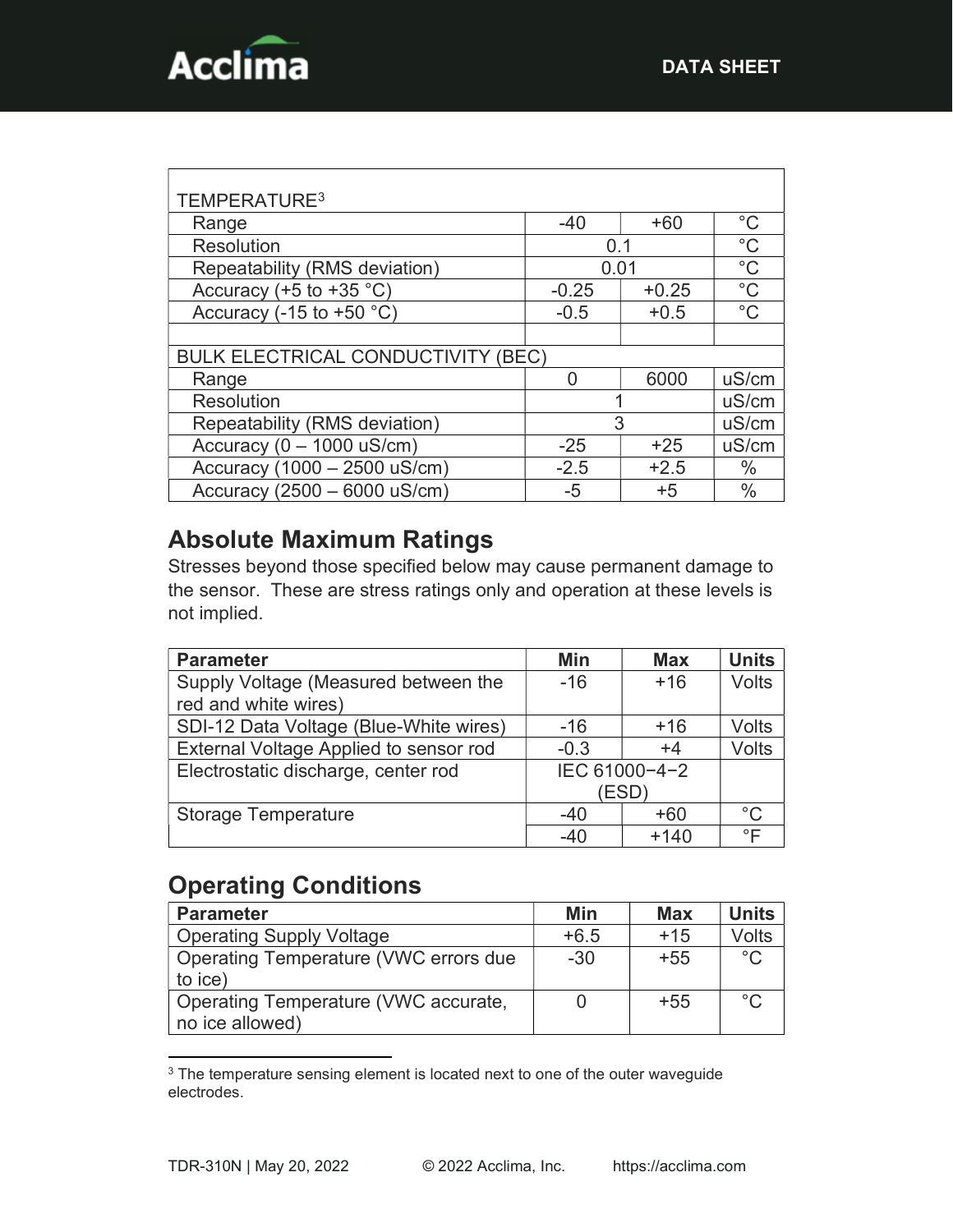

| POWER CONSUMPTION                     |             |         |     |
|---------------------------------------|-------------|---------|-----|
| Idle Current (sensor powered but      | $~<$ 10     |         | uA  |
| inactive, 20 °C)                      |             |         |     |
| Idle Current (-35 to +50 $°C$ )       | < 50        |         | uA  |
| Sensor read time                      | 0.3 typical |         | sec |
| Sensor read current (Supply Voltage = | 118 typical |         | mA  |
| 12V                                   |             |         |     |
| Sensor read current (Supply Voltage = | 150 typical |         | mA  |
|                                       |             |         |     |
| Sensor communications current         |             | typical |     |

# SDI-12 Data Line Electrical Characteristics

| <b>Parameter</b>                           | Min  | <b>Max</b> | <b>Units</b> |
|--------------------------------------------|------|------------|--------------|
| INPUT (when sensor is idle or receiving    |      |            |              |
| data)                                      |      |            |              |
| <b>Resistance to GND</b>                   | 160k | 175k       | Ohms         |
| VIL (required input voltage in "marking"   | -1   | 1.3        |              |
| state)                                     |      |            |              |
| VIH (required input voltage in "spacing"   | 3.2  | 6          | V            |
| state)                                     |      |            |              |
|                                            |      |            |              |
| <b>OUTPUT</b> (when sensor is transmitting |      |            |              |
| data)                                      |      |            |              |
| Output impedance                           | 1000 | 1250       | Ohms         |
| VOL (output voltage in "marking" state)    |      | 0.25       | V            |
| VOH (output voltage in "spacing" state)    | 4.7  | 5.2        |              |

## Physical Characteristics

| Dimensions (without cable)    | 20 cm x 3.3 cm                  |
|-------------------------------|---------------------------------|
| Weight (without cable)        | 132 <sub>q</sub>                |
| Cable weight                  | $32.7$ g/m                      |
| Composition                   | 304 Stainless Steel, Epoxy, ABS |
|                               | <b>Plastic</b>                  |
| Cable                         | 3 copper conductor, 22 Ga.,     |
|                               | waterproof and UV resistant PVC |
|                               | jacket, 4.8mm overall diameter  |
| <b>Communication Protocol</b> | SDI-12 Version 1.4              |